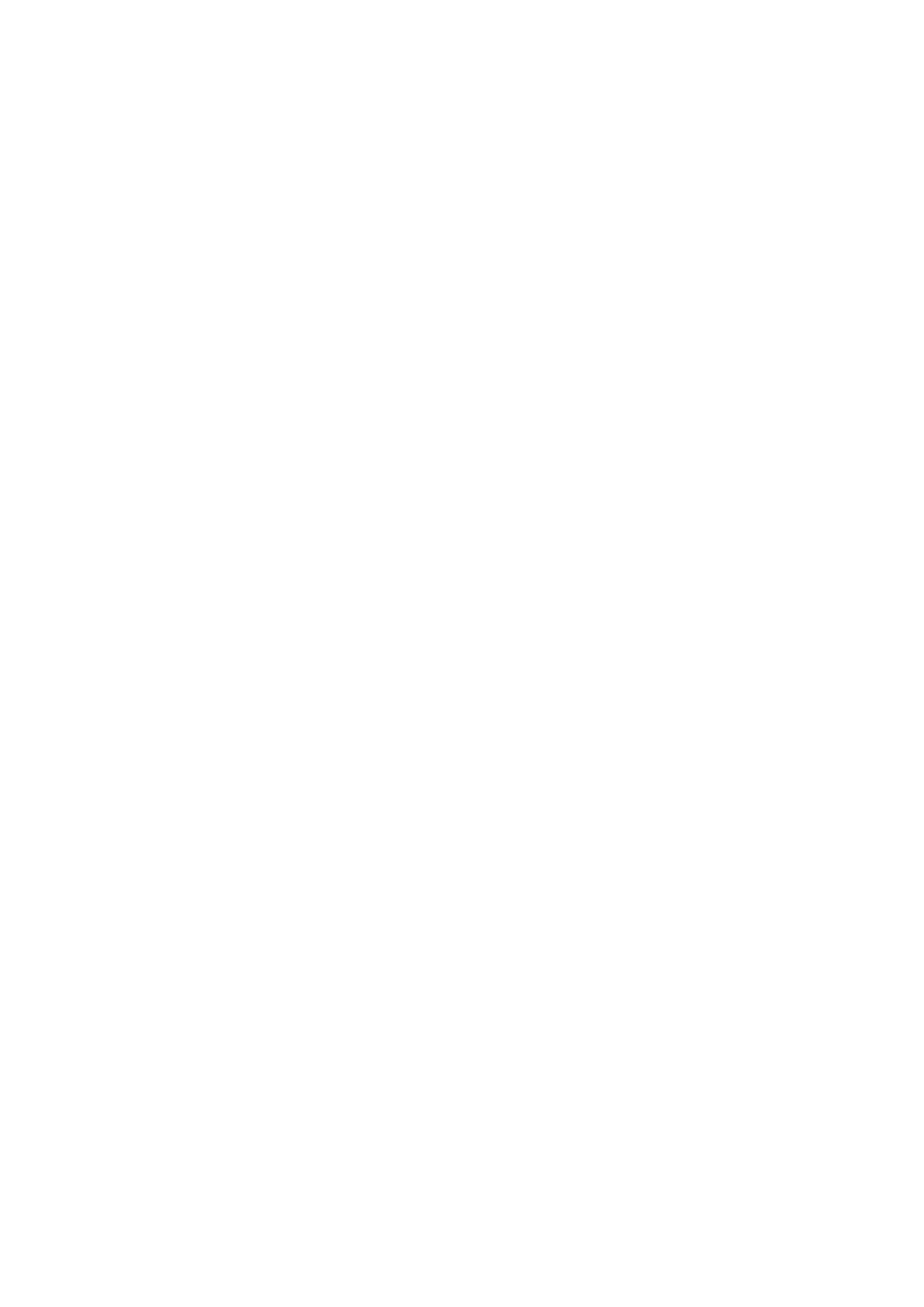## **Dates of Interest to ASCOBANS in 2010-2011**

| <b>Date</b>             | <b>Organiser</b>                                  | <b>Title</b>                                                                                                                   | <b>Venue</b>                 | <b>Participation/</b><br><b>Report</b> |
|-------------------------|---------------------------------------------------|--------------------------------------------------------------------------------------------------------------------------------|------------------------------|----------------------------------------|
| 18-29/10/2010           | <b>CBD</b>                                        | 10 <sup>th</sup> Meeting of the Conference of the Parties (www.cbd.int)                                                        | Nagoya, Japan                |                                        |
| 21-22/10/2010           | <b>NS RAC</b>                                     | General Assembly and Executive Committee (www.nsrac.org)                                                                       | Aberdeen, UK                 |                                        |
| 27/10/2010              | <b>NWW RAC</b>                                    | General Assembly and Executive Committee (www.nwwrac.org)                                                                      | Dublin, Ireland              |                                        |
| 08/11/2010              | European<br>Commission /<br><b>DG Environment</b> | Workshop: "Marine Litter: Plastic Soup and More"<br>(http://ec.europa.eu/environment/water/marine/pollution.htm)               | Brussels,<br>Belgium         |                                        |
| 09-12/11/2010           | <b>ACCOBAMS</b>                                   | 4 <sup>th</sup> Meeting of the Contracting Parties (www.accobams.org)                                                          | Monaco                       |                                        |
| 15-16/11/2010           | <b>OSPAR</b>                                      | Intersessional Correspondence Group on Marine Litter<br>(www.ospar.org)                                                        | Texel,<br><b>Netherlands</b> |                                        |
| 16-18/11/2010           | NABU Schleswig-<br>Holstein, GRD, GSM             | Minimizing Risks for the Environment in Marine Ammunition<br>Removal in the Baltic and North Sea (MIREMAR)<br>(www.miremar.de) | Neumünster,<br>Germany       |                                        |
| 23-24/11/2010           | <b>CMS</b>                                        | 37 <sup>th</sup> Meeting of the Standing Committee<br>(http://www.cms.int/bodies/StC/37th stc documents.htm)                   | Bonn,<br>Germany             |                                        |
| 23-26/11/2010           | Bonn Agreement                                    | Meeting of the Contracting Parties (www.bonnagreement.org)                                                                     | Dublin, Ireland              |                                        |
| $29/11 -$<br>04/12/2010 | <b>IWC</b>                                        | Workshop on Small Cetaceans and Climate Change<br>(http://www.iwcoffice.org/sci_com/scmain.htm)                                | Vienna,<br>Austria           |                                        |